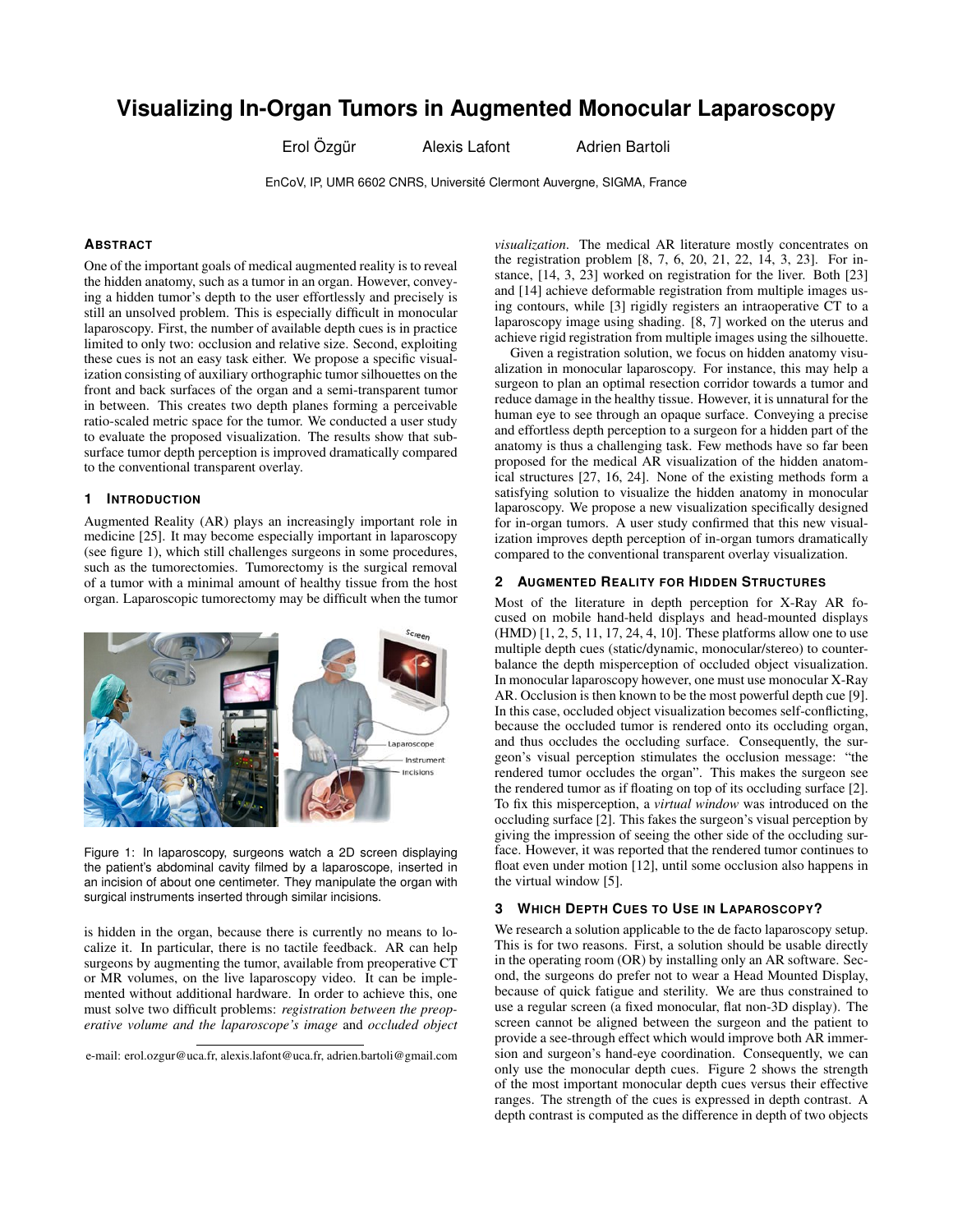

Figure 2: Monocular depth cues and laparoscopy's work depth range (shaded area). The smaller the depth contrast, the stronger the cue. Graphics adapted from [9].

divided by the mean distance of these objects from the observer. It states that a small depth difference is negligible if the mean distance is high, while the same small depth difference matters if the mean distance is low.

We now discuss the availability of these depth cues in laparoscopy. The laparoscope has a very small work range (10*cm* to 20*cm*). Most cues' effective range fall off this work range. Laparoscopy images are sharp everywhere because the laparoscope's depth of field (effective focus range) covers all of its work range. This eliminates the aerial perspective and texture gradient cues. The linear perspective cue does not exist either because of the curvilinear anatomical shapes and the distortion in the wide-angle optics of the laparoscope. A consistent shading cue can be implemented easily since the light source's position is known. It is a rather strong cue on shape perception, but weak on depth perception of disjoint surfaces. A consistent shadow cue is useless because a virtual object's shadow would be occluded by itself since the light source and the camera's origin are collocated at the laparoscope's distal end. Finally, during organ resection, the laparoscope is focused on the area of resection for the surgeon to operate stably and safely. More explicitly, a hand-held laparoscope tries to keep the resection area in the center of the image by generally moving slowly, or rapidly at times. This practically eliminates the motion depth cue. Consequently, we are left with only the occlusion and relative size depth cues to correct depth misperception for occluded object visualization.

#### **4 PROPOSED VISUALIZATION**

We now work under the premises that occlusion and relative size form the strongest depth cues for monocular laparoscopy. Occlusions convey an ordinal depth and are effective at any distance. However they cannot be used directly for a tumor completely occluded by the organ. We thus need something similar to the provenconcept of "virtual window with some occlusion" visualization so that the occluded tumor can be augmented with least misperception. It was shown that the virtual window improves depth perception when the occluding surface's context features (e.g., edges, texture) are preserved inside the window in order to generate some occlusion on the augmented object [1, 13, 15] . Lerotic et al. used a similar idea in lung laparoscopy by overlaying accentuated surface ridges onto the augmented tumor [19]. However, an organ's visible surface might not always have easily detectable context features. Many organs such as the uterus, the kidney and the liver contain smooth regions with an homogeneous appearance. If the laparoscope views such a region, then some visualization approaches such as the transparent overlay and the ghosting method would fail. Some such as the virtual window and the random-dot mask would succeed but would occlude a relatively large part of the laparoscopy image [27]. A ghosting method with synthetic features would also succeed [29] but would require changing the organ's appearance, which is not desirable in laparoscopy. A solution for this would be to use auxiliary occluded augmentations of the object of interest [17, 18]. It is however not very intuitive to add another copy of the tumor inside the organ. This is for two reasons. First, this might confuse the surgeon. Second, this clutters the scene since the field of view is small, and we want to keep the original laparoscopy image as clean as possible.

Our visualization replaces the virtual window placed on the organ's occluding front surface with the tumor's silhouette. We also place a second silhouette on the back surface of the organ. Both silhouettes are obtained by orthographic projection along the sightline passing through the tumor's center of mass (see figure 3). The silhouettes obtained by orthographic projection thus become the auxiliary augmentations at the exact size of the tumor. Such auxiliary augmentations should have at least one dimension to be the same as the occluded object so that the relative size depth cue can be enabled for use [17]. Consequently, the silhouettes form a perceivable ratio-scaled metric space for the tumor between the front and back surfaces of the organ.

We also lower the luminance contrast between the rendered tumor and its surrounding region visible through the front silhouette by adding a virtual transparent dark screen in the form of the front silhouette. This should allow the tumor to be perceived deeper than it is [26], and thus help suppressing the floating on organ effect. Intuitively, the inner space of the organ should be seen darker (assuming that it receives less light) than its outer visible surface. This virtual dark screen thus also gives the feeling of seeing inside of the organ through the front silhouette by imitating the darkness of the inner space.

We finally render the tumor as a transparent surface on the surgical video. Transparency yields the impression of seeing the occluding surface's context features overlaid on the augmented tumor. We thus do not need to detect any context features. Consequently, some spontaneous occlusion is generated for better depth perception. Importantly, in the proposed visualization, the tumor is always fully perceivable.

#### **5 AUGMENTATION MODELING**

Let  $\ell \subset \mathbb{R}^3$  be the sight-line passing through the tumor's center of mass, *S* ⊂  $\mathbb{R}^3$  be the organ's surface and *T* ⊂  $\mathbb{R}^3$  be the tumor's surface. We compute the intersection points as  $\{x_{front}, x_{back}\} = \ell \cap S$ . We then define the front projection plane  $\pi_{front}$  and back projection plane  $\pi_{back}$  at the intersection points with normals aligned with the sight-line  $\ell$ . Let also  $\Pi : \mathbb{R}^3 \to \mathbb{R}^2$ ,  $\phi : \mathbb{R}^2 \to \mathbb{R}^2$ ,  $\mathbf{O}_{front} : \mathbb{R}^3 \to$  $\pi_{front}$  and  $\mathbf{O}_{back} : \mathbb{R}^3 \to \pi_{back}$  be, respectively, the perspective projection function onto the image, the silhouette extraction function and the orthographic projection functions onto the front and back planes. We compute the tumor's silhouette curves as follows:

$$
s_f = \Pi(\phi(\mathbf{O}_{front}(T))) \tag{1}
$$

$$
s_b = \Pi(\phi(\mathbf{O}_{back}(T))) \tag{2}
$$

where  $s_f \subset \mathbb{R}^2$  is the front silhouette curve and  $s_b \subset \mathbb{R}^2$  is the back silhouette curve. We finally obtain the augmented image  $I_A$  as in the BLEND procedure given in figure 5. In the BLEND procedure,  $\alpha_f, \alpha_{\overline{m}}, \alpha_t, \alpha_b \in [0,1]$  are the adjustable transparency coefficients, An  $\alpha = 1$  implies 100% opaqueness and respectively an  $\alpha = 0$ implies 100% transparency. We ordered the transparency coefficients as  $1 \ge \alpha_f \ge \alpha_b > \alpha_t > 0$  and  $1 > \alpha_{\overline{m}} \ge \alpha_t$ . In the BLEND procedure, line 01 creates a binary mask image *M* from the front silhouette curve  $s_f$  with zeros inside the silhouette and ones outside. Line 02 generates a new binary mask image  $\overline{M}$  by inverting *M*. Lines 03 and 04 generate images of the silhouette curves with the desired thicknesses and colors. The front silhouette is made twice as thick than the back one in order to simulate a relative size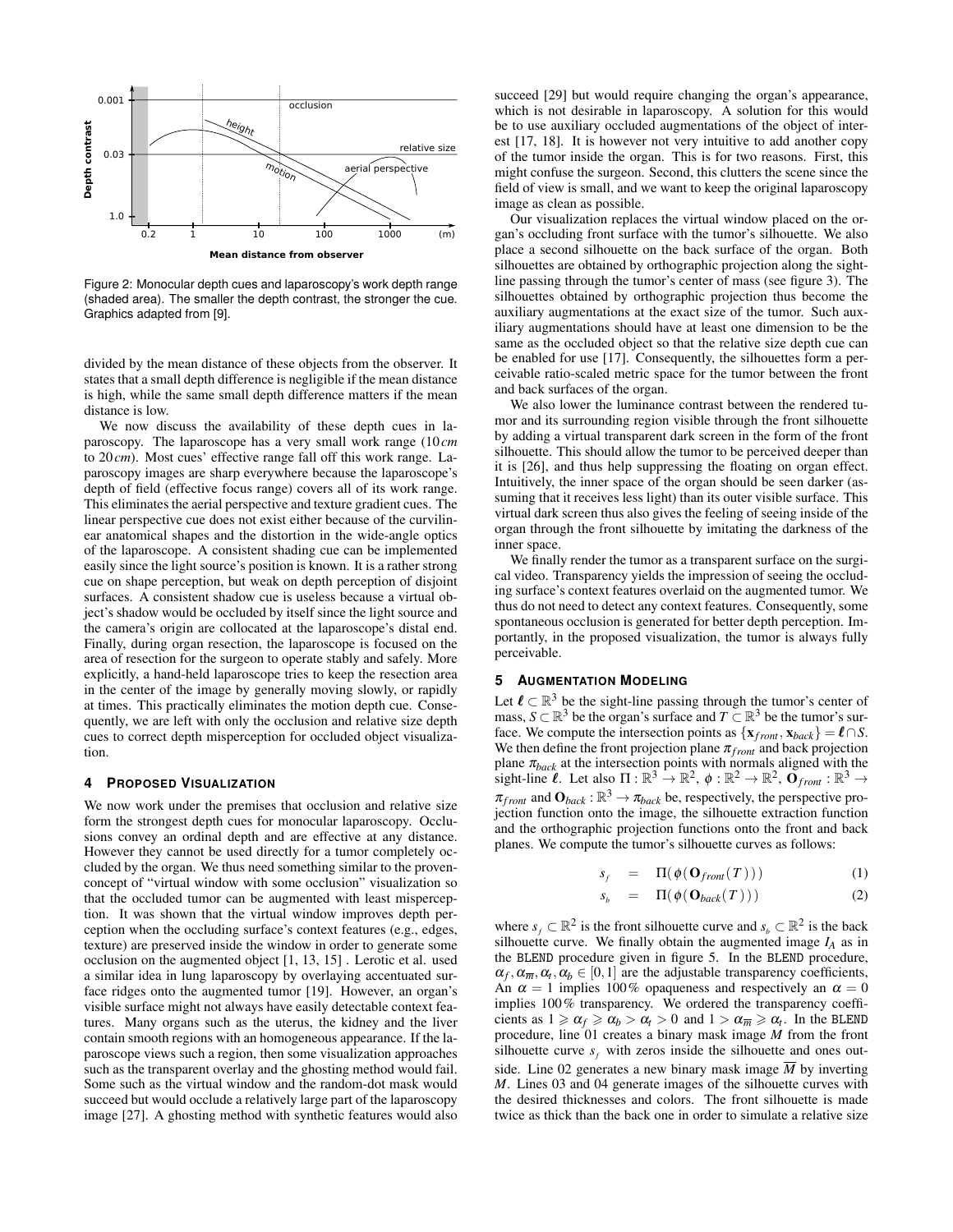

Figure 3: Proposed in-organ tumor visualization. The silhouettes are obtained by orthographic projection onto the front and back planes. The planes' orientations are defined from the sight-line passing through the tumor's center of mass. The planes are located at the intersection points of the organ's surface with this sight-line.



(a) Original laparoscopy images (b) Transparent overlays (c) Proposed visualizations Figure 4: Augmentation examples of in-organ uterus tumors.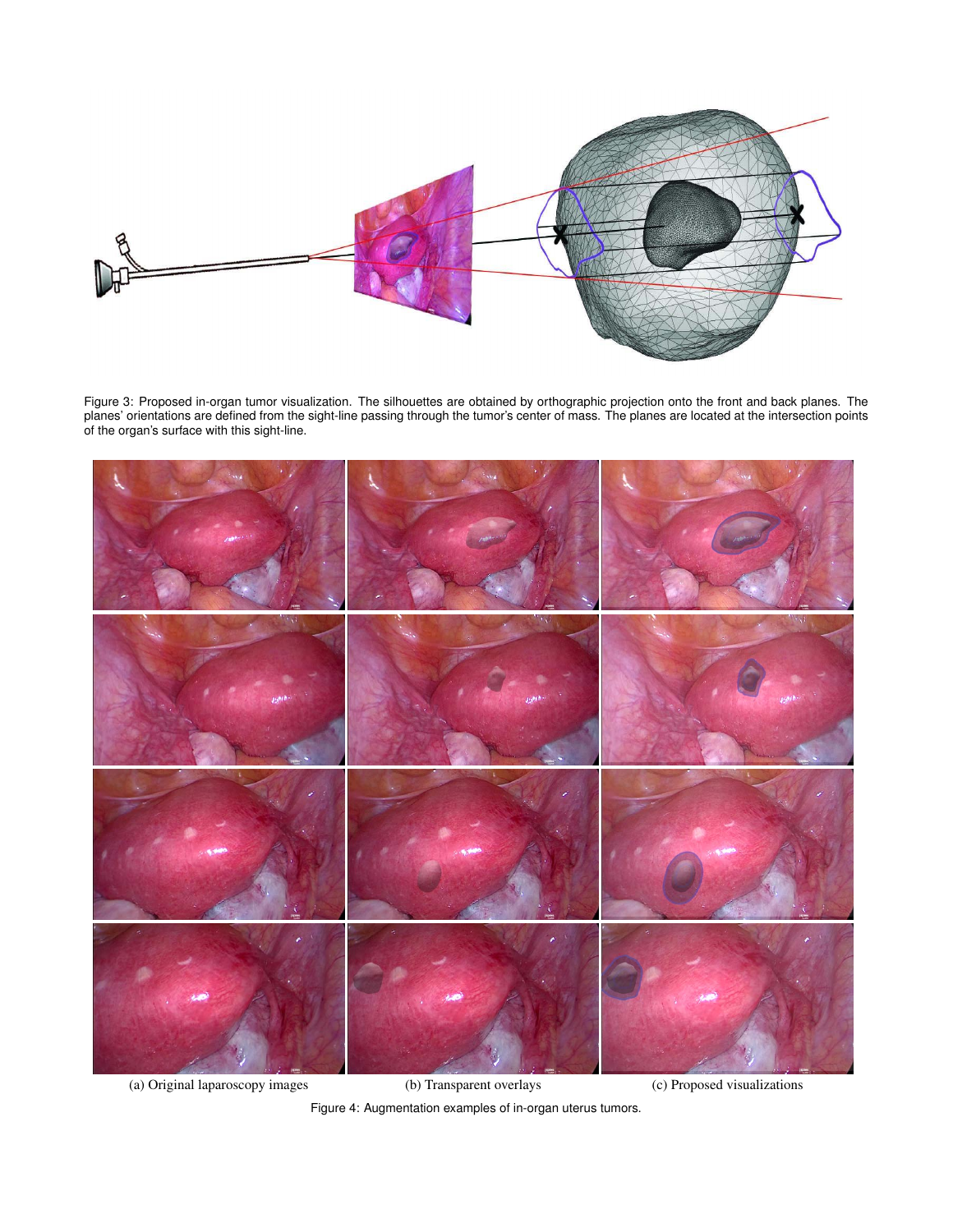Procedure: BLEND **Inputs:** Laparoscopy image *I*, curves  $s_f$  and  $s_b$  and tumor *T* Output: Augmented image *I<sup>A</sup>*  $01:$   $M = \text{maskFromCurve}(s_f)$ 02:  $\overline{M}$  = invert Mask(*M*) 03: *I<sup>f</sup>* = imageFromCurve(*s<sup>f</sup>* , 2 ∗thickness, color1) 04:  $I_b = \text{imageFromCurve}(s_b, \text{thickness}, \text{color1})$ 05:  $I_t = \text{render}(\Pi, T, \text{shading}, \text{color2})$ 06:  $I_A = M \cdot I + \alpha_{\overline{m}} \overline{M} \cdot I$ 07: **for**  $i \in \{b, t, f\}$ 08: **for**  $x = 1 ...$  width(*I*),  $y = 1 ...$  height(*I*) 09: **if**  $I_i(x, y) \neq 0$  then  $I_A(x, y) = \alpha_i I_i(x, y) + (1 - \alpha_i) I_A(x, y)$ 10: end 11: end

Figure 5: Blending for the proposed visualization.

depth cue and intensify a correct ordinal depth perception among them. We chose the thickness values empirically with regard to the size of the input laparoscopy image *I* which is  $1920 \times 1080$  pixels. The silhouettes' colors are set to the same value and chosen empirically with regard to the input laparoscopy image's pixel intensities. Line 05 renders the tumor with the desired shading model and color. We used the Lambertian shading model for the tumor. The tumor's color is again chosen empirically. Line 06 forms the virtual dark screen in the form of the front silhouette. Finally, lines 07-11 blend linearly the back silhouette, the tumor and the front silhouette progressively. The full augmentation, including equations (1) and (2), was implemented in C++ using the OpenGL and OpenCV libraries. The augmentation implementation does not require any specific hardware and runs very fast even on a standard personal computer.

#### **6 USER STUDY DESIGN AND RESULTS**

We conducted a user study to compare our proposed visualization against the conventional transparent overlay visualization. We used a patient's uterus for the tumor augmentation. The laparoscopy images were captured using a 10mm Karl Storz zero-degree HD laparoscope with CLARA image enhancement. The images are  $1920 \times 1080$  pixels. The uterus' preoperative MR volume was registered to the laparoscopy images using [7]. The registration method [7] works in realtime ( $\sim$  25 fps). It is implemented in C++ and CUDA, and runs on a standard Intel i7 desktop PC with an NVidia GTX 660 CUDA-enabled graphics card. We set the transparency coefficients as  $\alpha_f = 0.45$ ,  $\alpha_{\overline{n}} = 0.65$ ,  $\alpha_t = 0.35$ ,  $\alpha_b = 0.45$  in the proposed visualization, and  $\alpha_t = 0.35$  in the conventional transparent overlay visualization.

## **6.1 Cases Generation**

We selected four different laparoscopy images of the uterus for the user study. We used four uterine tumors with different sizes and locations for each image. This thus yielded 16 different cases to evaluate. The uterine tumors were segmented with the MITK software [28] from different patients' preoperative MRI and were thus realistic regarding their shapes and locations. Figure 4 shows visualization examples.

## **6.2 Participants and Study Design**

12 people participated to the study. Most participants never saw a uterus and tumors before. Some participants were experienced in seeing laparoscopy images. Two participants were surgeons. The

study was divided into two parts. These 12 participants attended initially to the first part of the study and then to the second part of the study.

In the first part, the participants were told that *(i)* they will see images of a uterus which contains a hidden tumor, *(ii)* they have to tell if the rendered tumor is perceived inside or outside the uterus and *(iii)* they will see two different visualization approaches: the transparent overlay visualization and the proposed visualization. The participants were not told anything about the meaning of the silhouettes in the proposed visualization.

In the second part, the participants were told that  $(i)$  in the proposed visualization the silhouettes represent the orthographic projections of the tumor and are located on the front and back surfaces of the organ and *(ii)* they have to tell again if the rendered tumor is perceived inside or outside the uterus in the proposed visualization. In the second part, we did not show the participants the images of the transparent overlay visualization again, because there was nothing more to add as information for this visualization than the first part of the study.

#### **6.3 Results**

For the first part of the user study, we showed the participants the 16 different tumor cases with both visualizations. In figure 6, first two bars show the percentages of participants perceiving a tumor inside the uterus versus the different cases in both visualizations. We observe that the proposed visualization performs better than the conventional transparent overlay visualization, except in case 2. Figure 7 shows the images for this case. This is because the proposed visualization converges to the conventional transparent overlay visualization when a tumor is close to the visible surface. It becomes even worse than the conventional transparent overlay visualization because of the cluttering silhouettes on the surface tumor. This can be easily improved by switching back to the conventional transparent overlay visualization when a tumor is close to the visible surface.

For the second part of the user study, we re-showed the participants the different tumor cases with the proposed visualization. In figure 6, third bar shows the percentages of participants perceiving a tumor inside the uterus versus the different cases, after the participants were informed about the meaning of the silhouettes. We observe that the proposed visualization with informed participants performs better than with uninformed participants. The possible reason why informed participants performed better is that the relative size depth cue was triggered deliberately. This helped switching from perceiving tumors outside to inside almost in all cases, except case 6. This is because once again in case 6 the tumor is very close to the visible surface of the uterus and thus kept being perceived outside, similarly to case 2, as shown in figure 7.

Table 1 lists the mean and standard deviation of perceiving tumors inside the uterus (for figure 6) versus the visualization methods in two parts. We conclude from Table 1 that the proposed visualization even with uninformed participants almost doubles the quality of depth perception as compared with the conventional transparent overlay.

|      | <b>Transparent</b><br>overlay | <b>Proposed</b><br>visualization<br>(uninformed) | <b>Proposed</b><br>visualization<br>(informed) |
|------|-------------------------------|--------------------------------------------------|------------------------------------------------|
| Mean | 43.75%                        | $77.60\%$                                        | 89.06%                                         |
| SD   | $15.95\%$                     | 11.67%                                           | $10.85\%$                                      |

Table 1: Mean and standard deviation (SD) of perceiving tumors inside the uterus versus the visualization methods.

We also asked each participant to guess the location of the tumor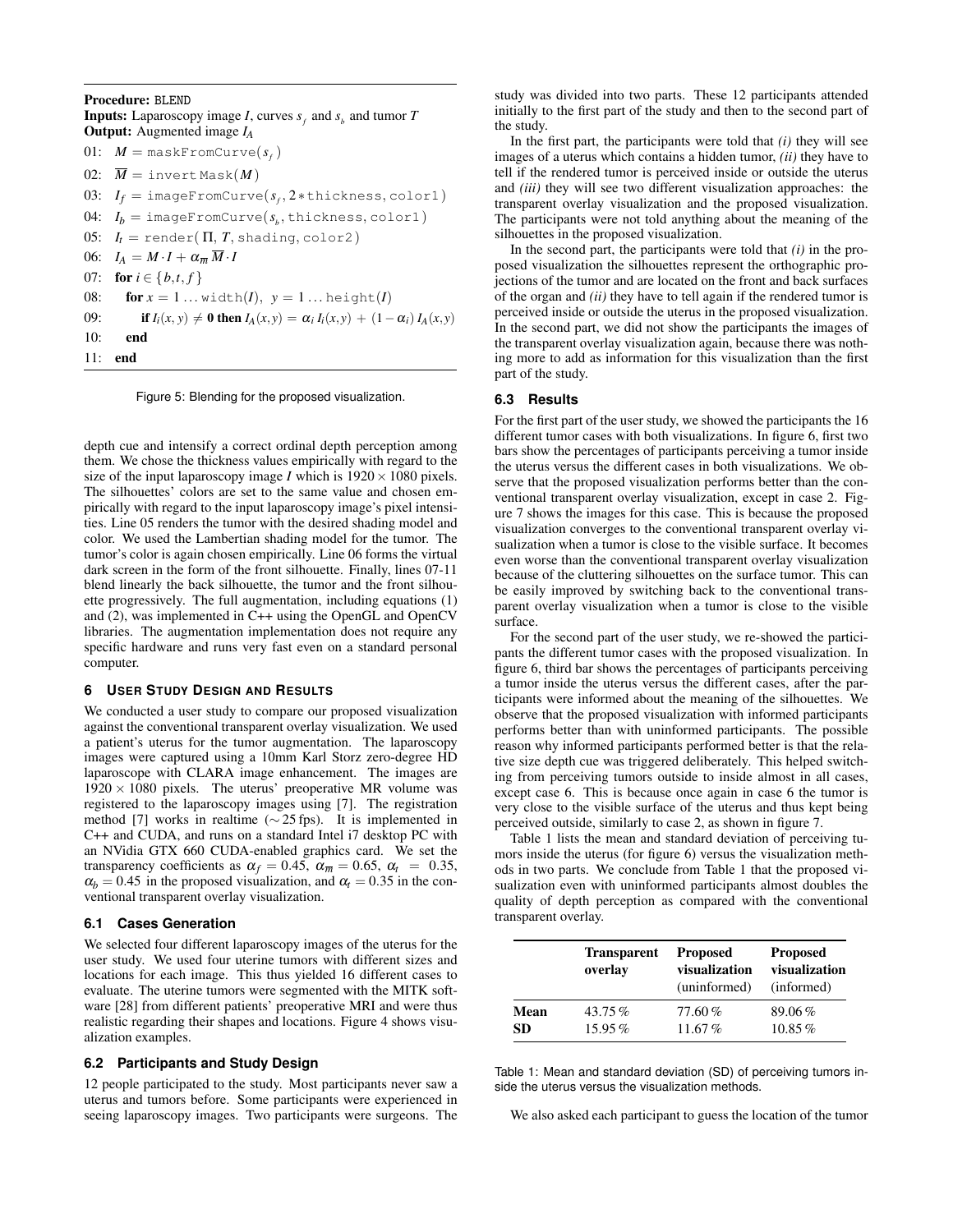

Figure 6: User study results. The graphics show the percentages of participants perceiving a tumor inside the uterus versus the different cases. The thin bars show the 95% confidence intervals of the tumor cases for each visualization technique. Clopper-Pearson method is used to calculate confidence intervals.

in the proposed visualization by choosing one of the options: closer to the front surface, half-way or closer to the back surface. Almost all participants perceived each tumor deeper than it was. This justifies the effect of lowered luminance contrast between the rendered tumor and its surrounding region. We asked the same question with the transparent overlay visualization, and most participants could not even make a guess.

Although, we did not investigate the motion depth cue, we prepared a video of the proposed visualization under some observational motion over the uterus. The registration and tracking for this video is performed again using only the registration method [7], since it is fast enough to also replace tracking. We showed this video to the participants and asked if the motion contributed to the proposed visualization for better depth perception. The participants commented that the spontaneous occlusions (due to transparency) sliding over the tumor strengthen their perception to accept the tumor inside the uterus. We provide this video in http://igt.ip.uca.fr/∼ab.

#### **7 CONCLUSION**

We have proposed a new in-organ tumor visualization approach for medical AR. The user study showed that it improves depth perception compared to conventional transparent overlay visualization. The proposed visualization modifies the image less than the stateof-the-art visualization approaches such as the virtual window and the random-dot mask approaches. It is also simple to implement and computationally efficient.

As future work, we shall *(i)* compare the proposed approach with the other state-of-the-art visualization approaches, *(ii)* investigate the biased depth perception in the proposed visualization using a better laparoscopic illumination model *e.g.*, light falloff, *(iii)* explore the color choice for the proposed visualization and *(vi)* test the proposed visualization in vivo.

#### **ACKNOWLEDGEMENTS**

This research has received funding from the EU's FP7 through the ERC research grant 307483 FLEXABLE.

# **REFERENCES**

- [1] B. Avery, C. Sandor, and B. H. Thomas. Improving spatial perception for augmented reality x-ray vision. *IEEE Conference on Virtual Reality*, pages 79–82, 2009.
- [2] M. Bajura, H. Fuchs, and R. Ohbuchi. Merging virtual objects with the real world: Seeing ultrasound imagery within the patient. *International Conference on Computer Graphics and Interactive Techniques*, pages 203–210, 1992.
- [3] S. Bernhardt, S. Nicolau, A. Bartoli, V. Agnus, L. Soler, and C. Doignon. Using shading to register an intraoperative CT scan to a laparoscopic image. *International Workshop on Computer Assisted and Robotics Endoscopy at MICCAI*, 2015.
- [4] M. Berning, D. Kleinert, T. Riedel, and M. Beigl. A study of depth perception in hand-held augmented reality using autostereoscopic displays. *International Symposium on Mixed and Augmented Reality*, 2014.
- [5] C. Bichlmeier, T. Sielhorst, S. Heining, and N. Navab. Improving depth perception in medical AR: A virtual vision panel to the inside of the patient. *Bildverarbeitung für die Medizin*, pages 217–221, 2007.
- [6] T. Collins, A. Bartoli, N. Bourdel, and M. Canis. Dense, robust and real-time 3D tracking of deformable organs in monocular laparoscopy. *Medical Image Computing and Computer Assisted Intervention*, 2016.
- [7] T. Collins, D. Pizarro, A. Bartoli, N. Bourdel, and M. Canis. Computer-aided laparoscopic myomectomy by augmenting the uterus